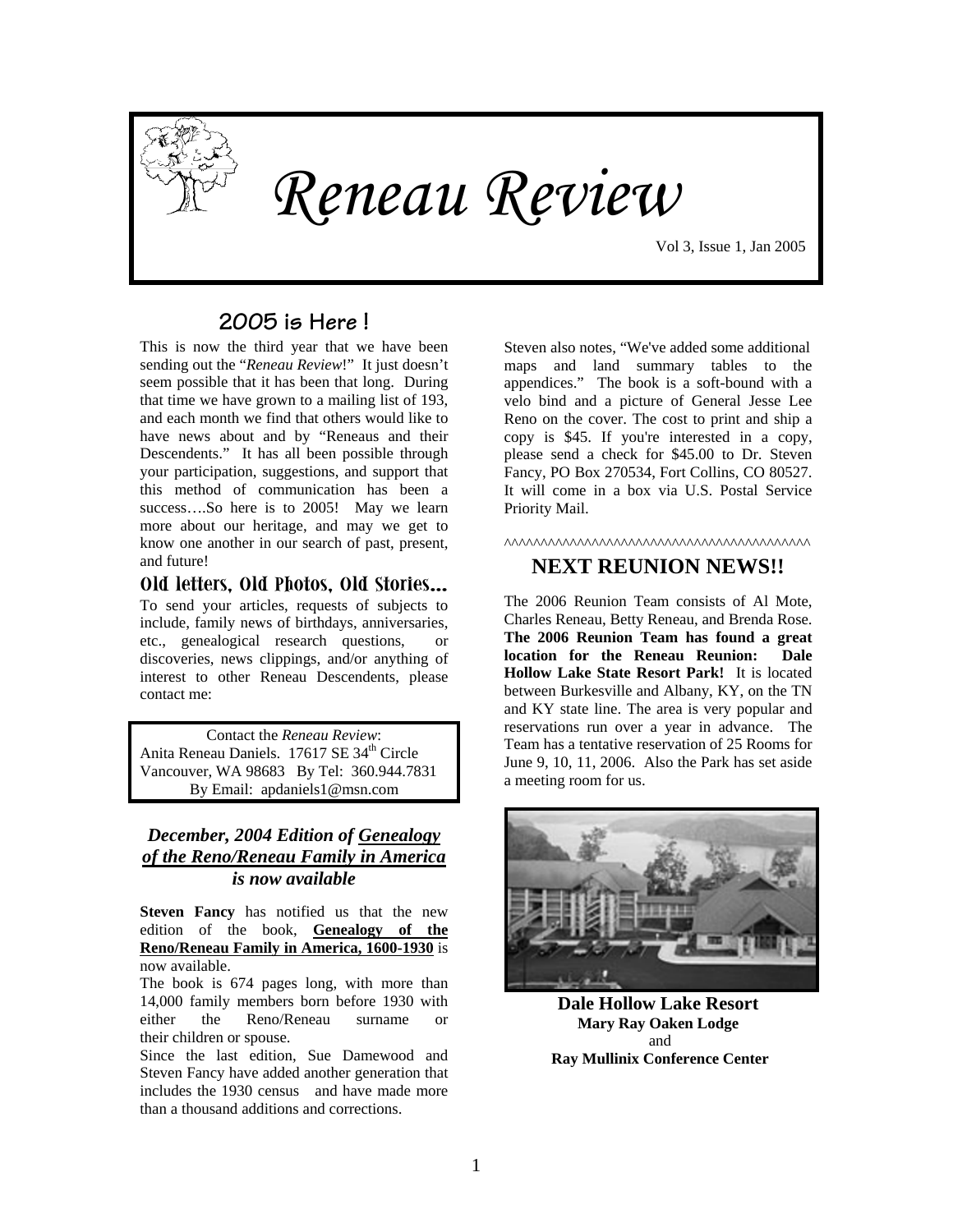The Lodge has 60 guest rooms with two queen size beds, table, two chairs, TV, telephone, and free coffee.

There are also 144 campsites available for those who have Motor Homes or like roughing it. These include electric and water hookups, and rest rooms.

In addition to the Lodge, Conference Center and Campground, the Park includes:

Fishing, Boating and Marina 18 Hole Golf Course Multi-use trails (Bike, Horse, Walking, and Back Packing.) Dining Room with 3 meals a day available. Picnic Shelters Playground Swimming Pool.

The Room Rates are published for 2005 only, which is \$100 per night for 2 people (2 queen beds), and \$5.00 for extra person in the room. Children 16 and under are free. AAA, AARP and Age 62 plus all have a 10% discount. We do not yet know the 2006 rates, but this gives you an idea of the fees.

Also, the Lodge Restaurant will furnish a Buffet meal for \$20. per person with the use of the meeting room.

There will be a list of Motels in and around Albany and Burkesville, for those who prefer to not stay at the Park.

Dale Hollow State Park and Resort has an internet site, [www.parks.ky.gov.dalehol.htm](http://www.parks.ky.gov.dalehol.htm/)  where you can get more information.

#### **PLANNING AND SAVING!**

We hope that getting information out this early for the next reunion will give us all ample time to plan and save for the event. We think that the summer dates will allow for families with school age children to attend. There is so much to do and see, it will be a wonderful adventure!

#### **LOOK FOR MORE NEWS!**

Future issues of the *Reneau Review*, will bring you more information about the Reunion. **It promises to be a great time!** Please do not hesitate to contact the *Reneau Review* or the 2006 Reunion Team should you have any questions and/or suggestions.

**\*\*\*We would like to get an idea of those who will be planning to attend the 2006 Reneau Reunion. Please send an email or contact the** *Reneau Review***. There is no obligation, the Reunion Team wants to use the number for** **planning purposes.\*\*\* All Reneau Branches are welcome to attend, so pass the word along!**

#### **WANT TO BE INVOLVED??**

If you would like to help out with the 2006 Reneau Reunion, please contact Al Mote at [almote@msn.com,](mailto:almote@msn.com) or Charles Reneau at [charles@reneauagency.com](mailto:charles@reneauagency.com). Your help will be much appreciated! Brenda Rose will be working on T-Shirts for the event. Brenda and Betty Reneau will be researching the history of places in and around Albany for people to see--Places where Reneau ancestors had been at one time or another. If you would like to help in this project, please contact Brenda at [rosebl@adelphia.net](mailto:rosebl@adelphia.net) or Betty at tel 606-387-6260.

**^^^^^^^^^^^^^^^^^^^^^^^^^^^^^^^^^^** 

#### **Welcome New Readers!**

**Sondra Johnson of Austin, TX.** Sondra's Reneau heritage is the John Bryant, John Mulkey, Isaac Tipton Reneau line.

**Malcom and Bess Reneau** of Sequin, TX.

**Carolyn Blake Johnston and David Johnston** of Anchorage AK. Carolyn's Reneau heritage is Marion Rowland Blake, Mary Pitsy Depp Rowland, Mariba Reneau Depp, Isaac Tipton Reneau line.

### We are thinking of….

Gene Reneau of Amarillo, TX who recently had knee surgery. Gene is a descendent in the John Mulkey/Isaac Tipton Reneau line.

Tom Scott, of Burkesville, KY, who is recovering from a broken hip. Tom is the husband of Barbara Reneau Scott, daughter of Raymond and Ruth Reneau, and a descendent of the Berry Jordan line.

## *Happy Birthday…*

**Best Wishes to Mary Dean Reneau Johnson** on her 95<sup>th</sup> Birthday on January 15, 2005. Mary is now living with her daughter, Elaine Dettmar, and family in Fair Oaks, CA. Mary is the daughter of William Elbert and Cora Speck Reneau, and the granddaughter of John Mulkey and Mary Mullins Reneau. Happy Birthday, Mary! We wish you our very best!!

**AND…**Belated Happy Birthday wishes to **Dorothy Park Taylor,** who celebrated her 80<sup>th</sup> Birthday on Thanksgiving Day, 2004. Dorothy is the daughter of Robert Lee and Mary Melvina Compton Park, and the granddaughter of William and Isabel Reneau Compton.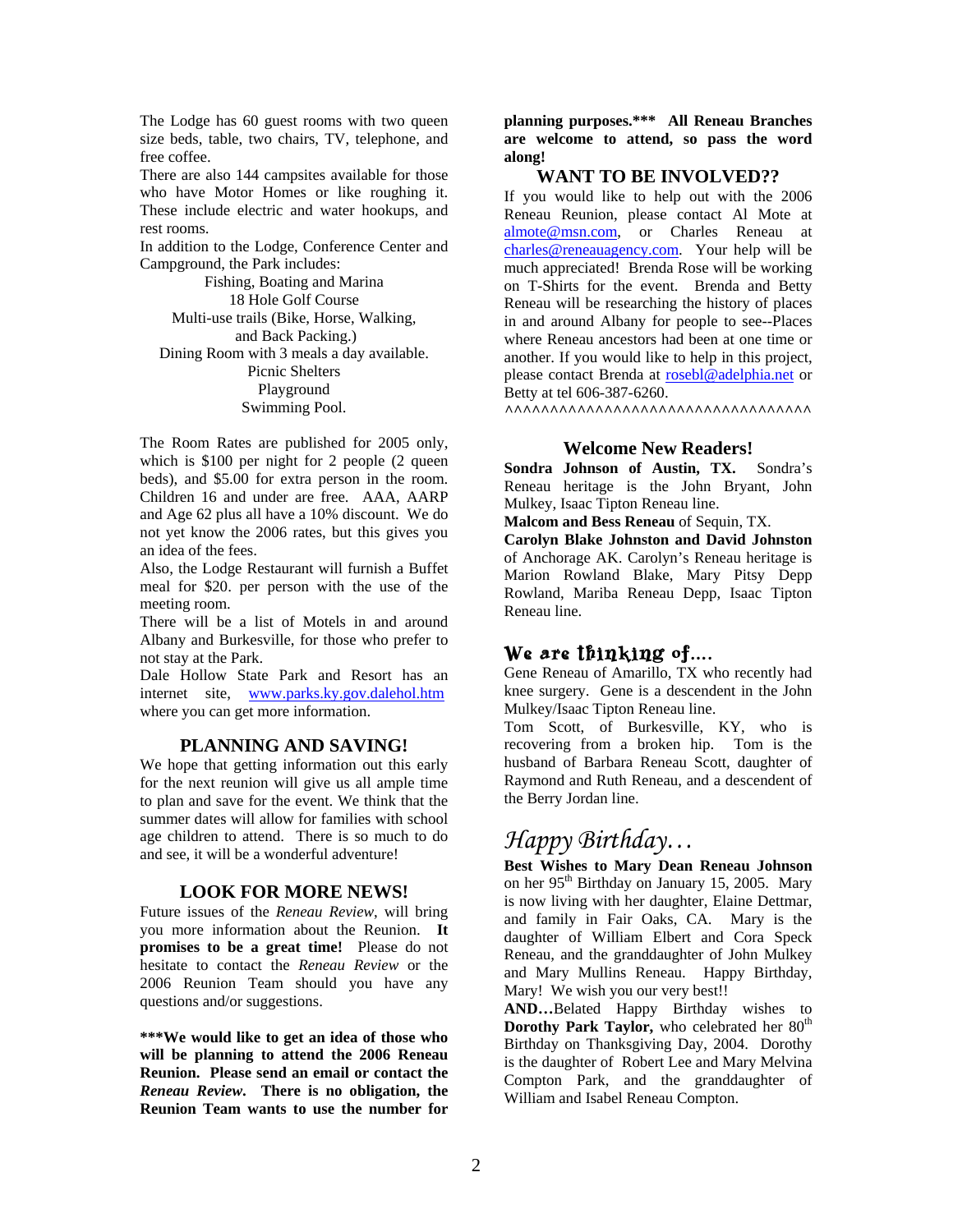**AND…** Birthday Wishes are also extended to Dorothy Park Taylor's brother, **Walter Derling Park** who turns 91 years young on January 31, 2005. Congratulations!

## *Baby News…from Texas…*

Congratulations to **Marie and Darrell Knight** of Hawley, TX, who welcomed two new great grandsons in the month of November!

**Teaghan Knight** was born on Nov 9, 2004 to **Shane and Amy Knight**. Teaghan has two proud siblings, 18 month old Autumn, and 4 year old Dawson. Teaghan's Reneau line is Shane Knight, Danny Knight, Marie Reneau Knight, Wilbur Eugene Reneau, Tipton Moore Reneau, Barton Warren Stone Reneau, Isaac Tipton Reneau, John Reno, Charles, John, Lewis.

**Owen Austin Knight** was born Nov 30, 2004 to **Zachary and Meagan Knight**. Owen's Reneau line is Zachary Knight, Larry Knight, Marie Reneau Knight, Wilbur Eugene Reneau, Tipton Moore Reneau, Barton Warren Stone Reneau, John Reno, Charles, John, Lewis.

Marie Reneau Knight notes that in just another month there are two more great grandsons expected!

Congratulations! Sounds like there will be some fun times ahead!

*Baby News…from Kentucky* 



McKenna Grace Harrington

Congratulations to **Nathan and Kristen Reneau Harrington** of Lexington, KY on the birth of their daughter, **McKenna Grace**, born Oct 24, 2004. McKenna is the granddaughter of **Richard and Judy Reneau** and great granddaughter of **Raymond and Ruth Reneau** of Albany, KY. McKenna's Reneau lineage continues to Ulysses Simpson Grant Reneau, Berry Jordan Reneau, John Reno, Charles, John, Lewis. Congratulations to the Harringtons and Reneaus. We know this sweet little baby girl will bring much joy!

#### **2004 Reunion Austin, Texas**



#### **Who is Singing??**

We have had several inquiries about the Reneau Descendent who joined the band to sing a couple tunes. Let us know so we can give the gentleman credit!

## **Query Column….**

**Please contact the** *Reneau Review* **if you have information to share regarding the following queries. We would be glad to furnish information so that you may contact the person directly, and if you like, we will publish responses in a future issue of the Review. From Sue Damewood in Powell, TN:** 

I wonder if you could use the *Reneau Review* to help me place some "unknown" Reneau families in The Reno/Reneau Book. I have several I have not been able to place but would certainly like to. For example:

1. Alfred Jewel Reneau, b. Feb. 16, 1907 in Cass Co., TX, d. Feb. 1, 1976 in Rusk Co., TX. Married (1) Ethel J. about 1926. Married (2) Alberta Pless in 1973 in Cherokee Co., TX.

2. Kermit Alvin Reneau who married Mary Lou McCulloch. They have children: Dorothy Marie, Kermit Wayne, and Beverly Jean. Someone at the reunion thought he had been a preacher in San Antonio.

3. Johnie John Reneau, b. Oct. 22, 1918, d. June 13, 1986 in Harris Co., TX. Married Margie Helen Langford. Had children: Jimmy Dale and Johnie John, Jr.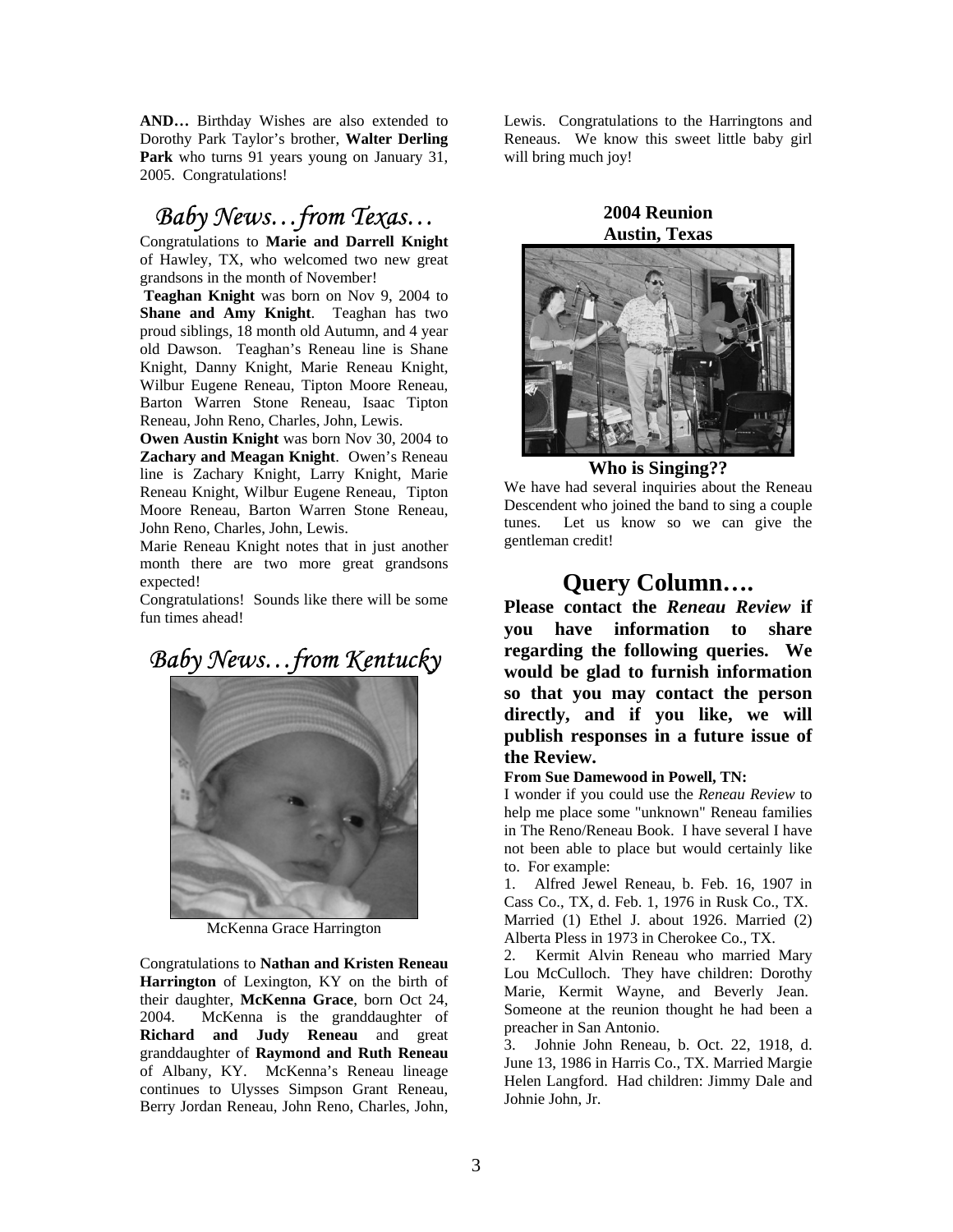#### **From Terrell Perkins in Austin, TX:**

I am a descendent of William Tipton Reneau and am researching his line. I would especially like to find a photo of him. William Tipton Reneau was the son of Charles Reno and Elizabeth Tipton Reneau, and was born Sept 9, 1778 in Washington Co., PA; died aft. 1860 in Notasulga,, AL.

#### **From Gene Reneau in Amarillo, TX**

Have you read if any of Elizabeth Thurman's family came to Texas with their Reneau cousins? I was in an antique store some friends own and they have literally piles of old photos. On the end of them someone had written "Thurman". Places I noticed were Sherman, TX; Plainview, TX; and Brownfield, TX. Many of the photos had everyone's name written on them. I just can't imagine a family getting rid of photos with names.

#### Info Wanted….

Are there any Reneau Descendents whose birthday or anniversary you would like to honor in the *Reneau Review*? Please send a photo and information to the Review and we will include it.

## Our thoughts are with….

Wilbur Eugene "Gene" Reneau of Hawley, TX who will soon be traveling to Madras, India, for six weeks doing mission work. Gene was a minister of the Church of Christ for many years, and he travels to India about twice a year to work in the Bible Training School there. The town of Madras did experience some damage from the tsunami, and we wish Gene a safe trip as he reaches out to the people of India. Our thoughts will also be with Gene's wife, Alyce, who has been in ill health for a couple years. Gene is an Isaac Tipton Reneau descendent.

#### **RECEIVE THE** *RENEAU REVIEW* **BY EMAIL!**

I now have the ability to reformat our Newsletter in Adobe Acrobat "pdf" format. All you need to open the newsletter would be an Adobe Reader that is available for free download from Adobe. If you would like to receive the *Reneau Review*  by email, please send me your email address! When you consider the postage and paper to mail the newsletter, sending by email would create a BIG SAVINGS!

## *Happy Anniversary…*

Happy 22nd Anniversary to **Laurie Jean Daniels Cook and Gary David Cook** of West Linn Oregon. They were married on Jan 22, 1983 in Gresham, OR at Trinity Lutheran Church. Laurie's Reneau lineage is Anita Reneau Daniels, Marion James Reneau, Eugene LaRue, Barton Warren Stone, Isaac Tipton, John Reno, Charles, John, Lewis.

Laurie and Gary have two children, Sarah and David. Sarah is a sophomore at Oregon State University and David is a Junior at West Linn High School.



Laurie Daniels Cook and Gary Cook Jan 22, 1983

## *Happy Anniversary…*

Happy 25th Anniversary to **Mary Catherine Moss Mabry and Richard Michael Mabry** who were married on January 21, 1980 in Dallas, TX. Mary Catherine's Reneau lineage is Granville Moss, Mary Catherine Reneau Moss, Jonathan Mulkey Reneau, John Reno, Charles, John, Lewis.

The Mabrys live in Hubbard, TX. Mary's health has prevented her from attending the Reneau Reunions. She is hoping and planning that they will be able to attend the next Reneau Reunion!

## Thank you….

Many thanks to the following Reneau descendents who have contributed in November and December to help with the cost of the *Reneau Review*: Betty Reneau of Albany KY, Anita Seat of China Spring, TX, and Charles Reneau of Russell, KY.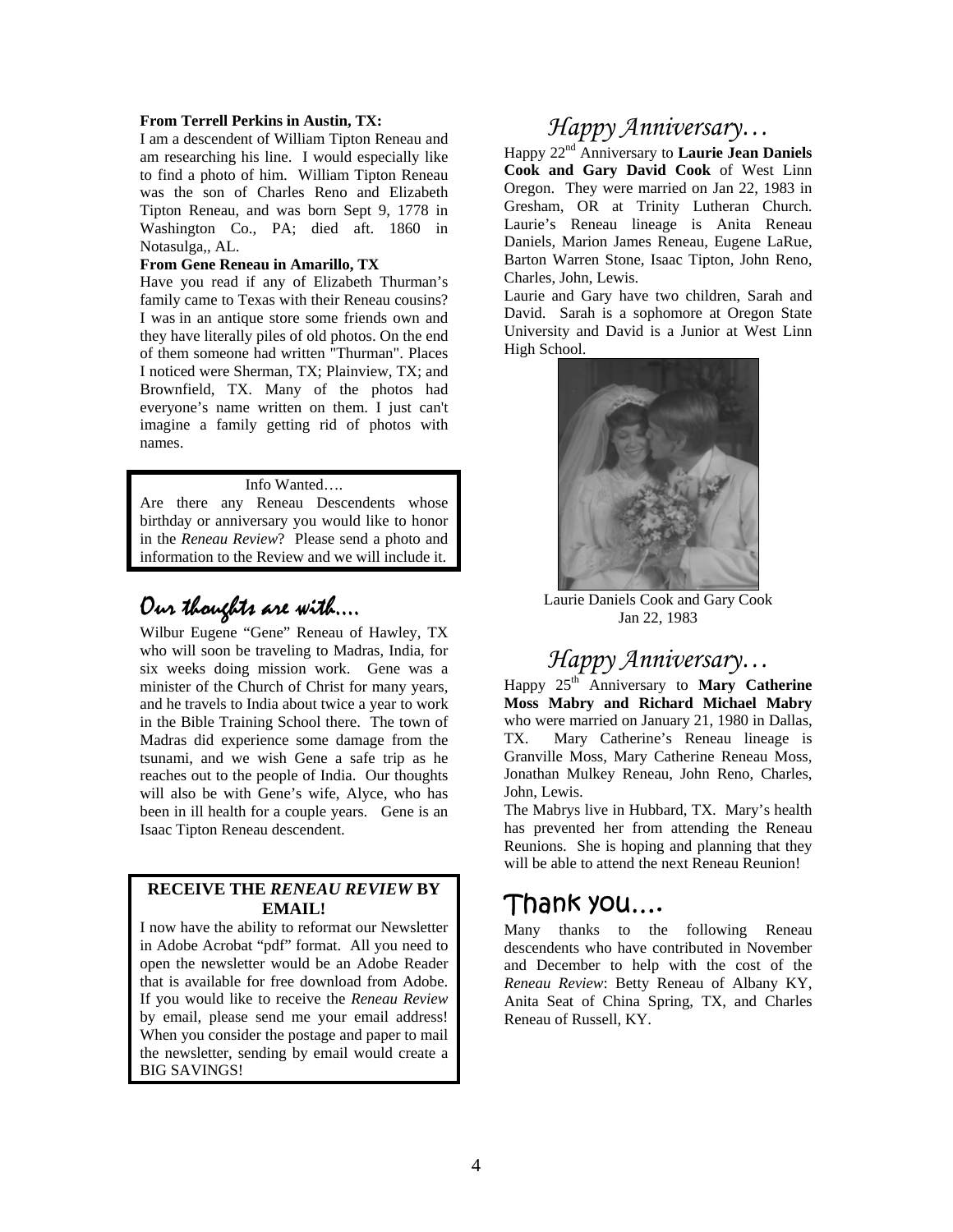#### *We extend our sympathy…*

Our prayers and sympathy are extended to the family of **Clara Bell Telford,** who passed away on November 21, 2004 at her home in Hemet, CA.



Clara Bell Henson Telford Jan 19, 1916 – Nov 21, 2004

Clara was born January 19, 1916 in Bonham, TX to Isaac Martin Henson and Lizzie May Compton Henson. Clara was the sixth of twelve children in the family. Her Reneau heritage is through Lizzie May Compton Henson, Isabel (Belle) Reneau Compton, Jonathan Mulkey Reneau, John Reno, Charles , John, Lewis..

Clara married Clarence Malcome Telford on November 10, 1934 in Bryan County OK, then relocating to Yuma, AZ where their seven children were born. Later, they moved to California. Clara was a homemaker, devoting her life to her family. She lived in Hemet for 47 years, and was a member of Valle Vista Baptist Church. Clarence passed away Sep 3, 1983 in Hemet, CA.

A funeral service for Clara was held November  $24<sup>th</sup>$  at Hemet Valley Mortuary, followed by a graveside service at San Jacinto Valley Cemetery.

Clara is survived by two sons, Jerry and Billy, both of Stilwell, OK; three daughters, Karen Slatton of Hemet, and Lena Bacon and Betty Saenz, both of Stilwell, OK; 15 grandchildren; 39 great-grandchildren; four great-greatgrandchildren; and three sisters, Violet Telford of Hemet, Angie Janeway of Lancaster, CA, and Vera Keen of TX.

#### *Our sympathy…*

We received word from Betty Reneau of Albany, KY, that **Clayton Ellis Talbott**, age 92, passed away on Dec 22, 2004. He was a member of Westview Christian Church. Clayton was the great great grandson of William Henderson Talbott and Rebecca Reno/Reneau Talbott.

Clayton is survived by his wife Ruby Shipley Talbott of Albany, KY; a daughter, Tina Jo Talbott McWilliams of Cary, NC; a son, Lionel Talbott of Madison, IN; a sister, Opal Talbott of Albany, KY; a brother, James Talbott, of Muncie, IN. He also leaves five grandchildren and two great-grandchildren.

Clayton and his wife, Ruby, farmed in Clinton County, KY for many years.

Funeral services were held Dec 24, 2004 at Talbott Funeral home with John McWilliams, Claytons' son in law, Tim Talbott, and David MdWilliams, Clayton's grandsons, officiating at the service. Burial was in Peolia Cemetery.

Clayton Talbott's Reneau heritage is Clarence Talbott, Joseph Grundy Talbott, Fielding Washington Talbott, Rebecca Reno/Reneau Talbott, Charles Reno, John, Lewis.

Our sympathy and love are extended to the family of Clayton Talbott.



Children of Clarence Johnson Talbott and Martha Jane Vincent Talbott Back: Rosco Clemmon, Nola Bernice, Ella Opal, Clarence Ellis Front: Twins: James Horace and Joe Morris

### *Our thoughts and prayers…*

We have received word from Louise Wisener that **James (Jim) Harry Bowers**, brother of Pat Bowers Madis, passed away on Monday, November 8, 2004 in Athens, TX. Services were held November 20, 2004 in Whitney, TX.

Jim was born July 15, 1933 in Waxahachie, Ellis Co., TX, the son of Harry Henry Bowers II and Irma Murdock Bowers. Jim served his country in the US Marine Corps from 1952 to 1961. He was employed as a caterer, and also was a professional wrestler. Jim's Reneau Lineage is Harry Henry Bowers II, Ona Pearl Compton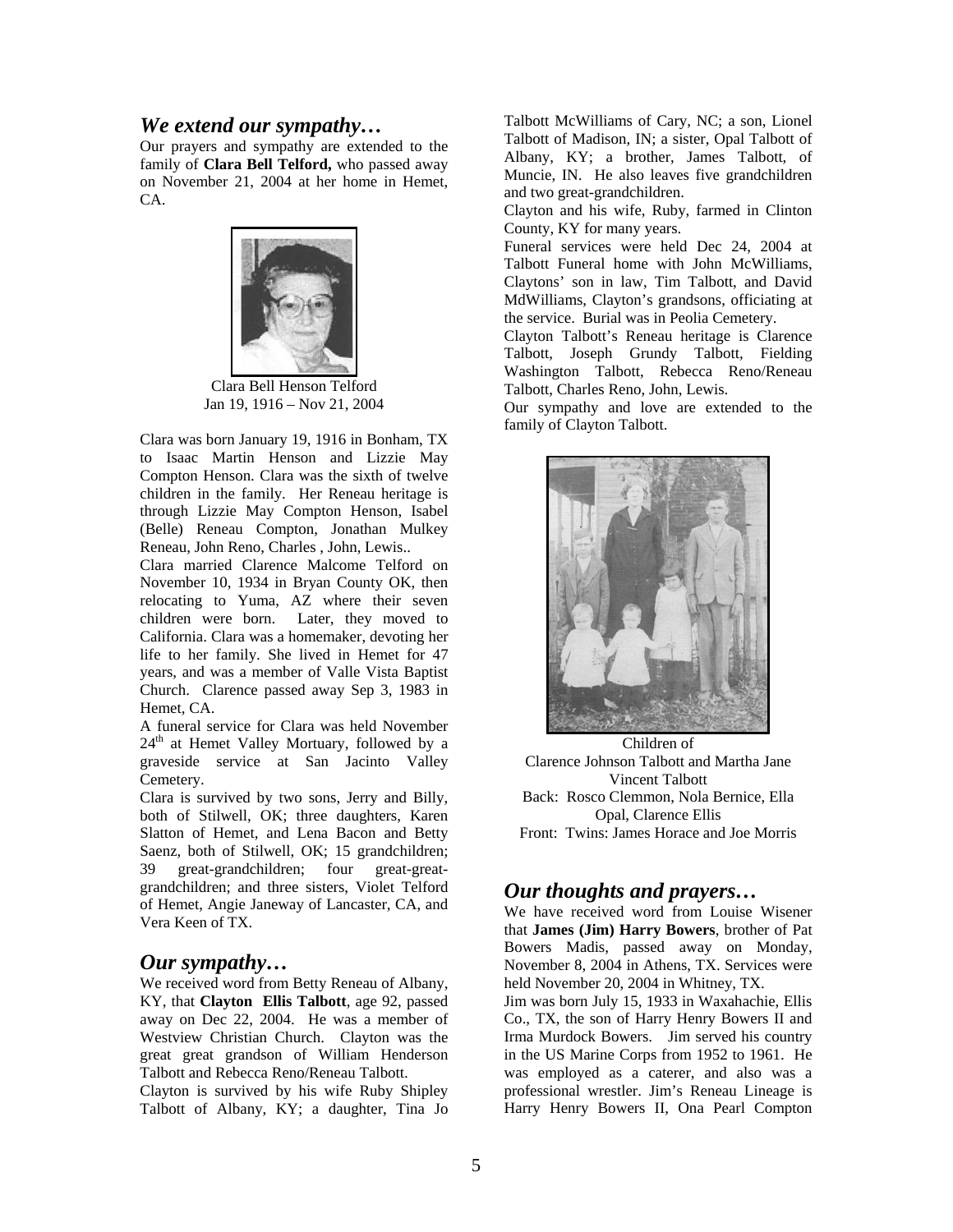Bowers, Isabel (Belle) Reneau Compton, Jonathan Mulkey Reneau, John Reno, Charles, John, Lewis.

Survivors include Jim's sisters, Patricia Bowers Madis and Linda Kay Bowers Kunkler, both of Brownsboro; daughters, Jeanne Knowles and Debbie Smith; sons, Jimmy, Dennis, and Jason Bowers; four grandchildren; seven nieces and nephews; and several great nieces and greatnephews.

Our sympathy is extended to the Bowers family.

# November Mystery Photo



 The November mystery photo was provided by **Terry Hardin** of Murchison, TX, who is a descendent of the Selina Reneau Swindell, John Mulkey Reneau, Isaac Tipton Reneau, branch of Reneaus.

We heard from **Tom Johnson** of Midland, TX, regarding the November Mystery Photo:

"Have you identified it yet? Terry Hardin sent me a copy months ago, and as she did on all of her reproduced photos, she wrote down on the backs of each picture info exactly as it appeared on the originals –probably originally written by Aunt Olive (Selina Reneau Swindell), Terry's grandmother. On this one was written 'Uncle John Depp, Margaret A. Eunice Reneau's husband'. I have compared the picture with known pictures of John Depp, and do not believe it is Depp. Rather, I believe it may be Elbert F. Stillings, husband of Margaret Eunice Reneau, Isaac Tipton Reneau's oldest daughter. Let me know what you have heard in this regard." Tom

#### **FOLLOW-UP:**

While we yet do not have conclusive evidence that the photo is of Elbert F. Stillings, it is certainly possible that it is he. The writer on the back of the photo may have mixed up the two sisters, who were both daughters of Isaac Tipton

Reneau: Margaret Eunice Reneau married Elbert Stillings, and Mariba Elizabeth Reneau married John (Burks) Depp. If there is anyone who has a photo of Elbert F. Stillings, we would love to hear from you!

Do you have an unidentified photo? Send the photo or scan and email it to the *Reneau Review*, and we'll see if the group can put a name on the face!

#### **Reno/Reneau's of the Past John Reno & Susanna Thorne Part 2**

From the Reneau Book of Memories Submitted by Sue Reneau Damewood

[Part 1 of Sue's article is in the *Reneau Review* Vol 2, Issue 7 Nov 2004. In Part 2, Sue talks about the first six children of John Reno and Susanna Thorne Reno. The remainder of Sue's article will be in the next issue of the *Reneau Review*.]

John and Susannah had 12 children: William Lewis, Benjamin, Margaret who died as an infant, Sarah, John David, Mary Susannah, George W., Charles, Lewis, Francis, Thomas, and Margaret.

REV. WILLIAM LEWIS RENO. He was born Feb. 9, 1738-39 in Prince William County, Virginia, and died in Sevier County, Tennessee. He married Catherine Butler on May 27, 1760 in Winchester, Frederick County, Virginia. She was born in 1742 in Virginia and died in Elizabethton, Carter County, Tennessee.

The history of Yohoganis County, Virginia, states that on August 28, 1778, William Reno, a minister of the gospel, came to court and gave the required oaths of loyalty to and support of the colonies in the Revolutionary War. Four years later (August 3, 1782), William sold his land (436 acres on Robinson's Run), about the time his father and brother Benjamin sold theirs. He was in Shenandoah County, Virginia, in 1783, and then went to Washington County, Tennessee (formerly Burke County, Morgan District, North Carolina) which later became Carter County, Tennessee, where he was actively engaged as a traveling minister. He is listed as one of the members of Sinking Creek Church and as one of the elders at the Big Pigeon Baptist Church when it was organized in 1787.

Tradition says that William was at the Massacre of Pigeon River in 1798 and saved many settlers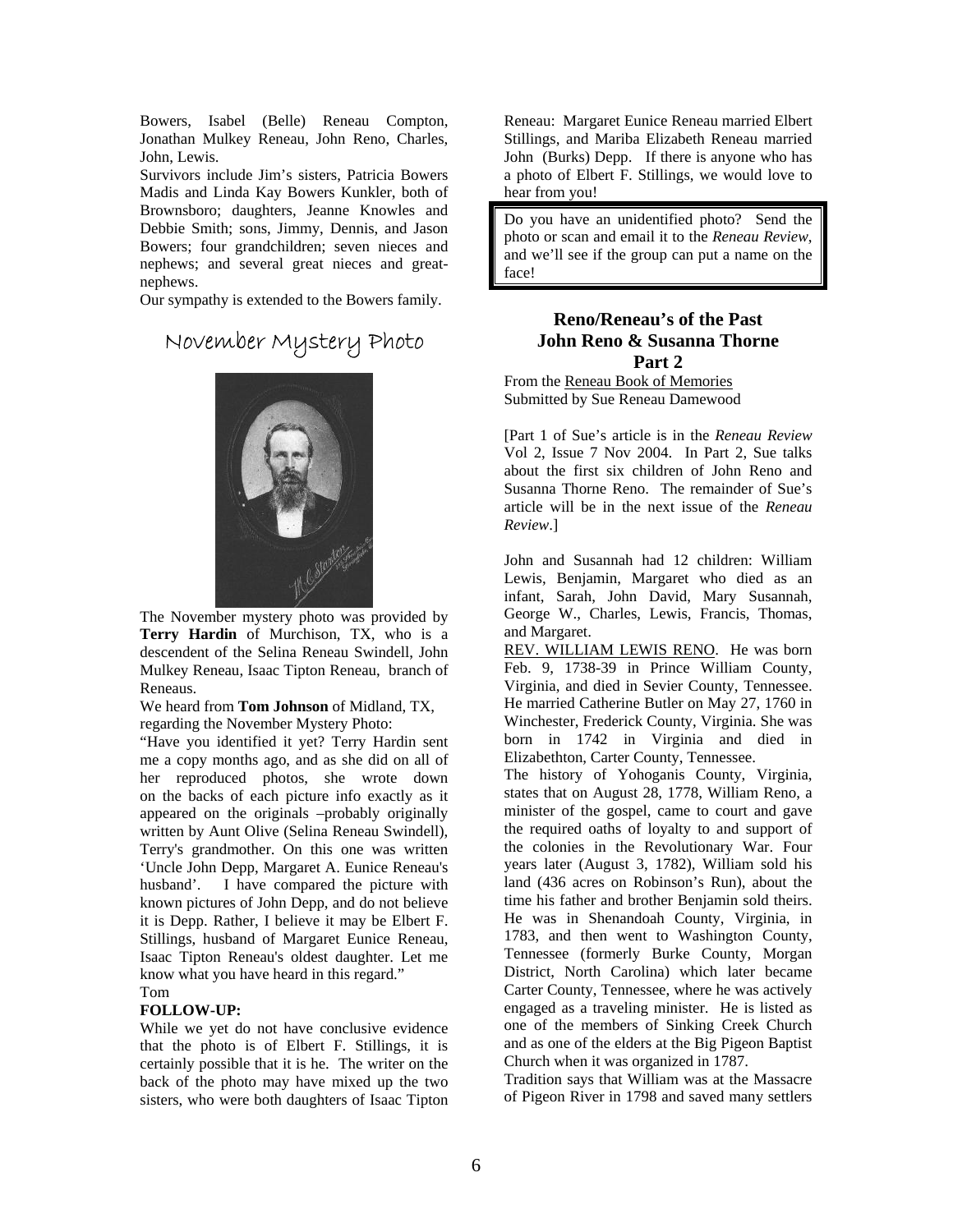but on his way home he was slain by Indians in Sevier County, Tennessee.

William Lewis and Catherine had at least 8 children: Margaret, Mary "Dorothy", William Thomas "Hatter Bill", John Harris, Susannah, Jane, Samuel, and Lewis.

BENJAMIN RENO. He was born February 3, 1739/40 in Prince William County, Virginia, and died between May and July 1783 in Allegheny County, Pennsylvania. He married Jane Bell on November 22, 1766, in Allegheny County, Pennsylvania.

He was a Private in the Revolutionary War, in Capt. Joseph Cessna's Company, Second Battalion, Pennsylvania Militia. On page 397 of History of Allegheny County, it says Benjamin came to the county about 1765 and settled on Chartier's Creek opposite what is now called Bower's Hill. He bought 400 acres on the right bank of Chartier's Creek in Washington County on a Virginia certificate in 1769.

Benjamin and Jane had 10 children: William, Louis H., Charles, Susannah, Sarah, Amanda, Robert, Francis, Zachariah, and Benjamin.

SARAH RENO. She was born June 15, 1744, in Prince William County, Virginia, and died December 11, 1820 in Tennessee. She married William Rogers on January 8, 1766, in Allegheny County, Pennsylvania. They had at least 4 children: John, William, Agnes, and Sarah.

JOHN DAVID RENO. He was born April 16, 1746, in Prince William County, Virginia, and died in 1839 in Somerville, Morgan County, Alabama. He married Elizabeth Debolt on October 17, 1769, in Hampshire County, Virginia.

In 1761, John Cheshire, Lewis Reno, and John Reno, Jr. acknowledged that they were indebted to Sovereign Lord King George III in Prince William County, Virginia. On December 31, 1777 (during the Revolution) John renounced his allegiance to George II, King of Great Britain, and swore allegiance to the Commonwealth of Virginia as a freed and independent state. (Those who failed to do so suffered forfeiture of their property to the state.) In about 1786, after he and Elizabeth had 9 children, he moved south through North Carolina and then west, probably along the French Broad River, to Jefferson County, Tennessee where in 1792 he was listed as Justice of the Peace. He was living near Dandridge in Jefferson County in 1798. He was in court in Blount County, Tennessee, in August and November 1799. Apparently he got in debt to a John Green for \$190.90 in Jefferson County. His property (200 acres) was sold at auction on October 25, 1800, to John Green for \$136.

John, his sons Aaron, Francis and Lewis, moved down the Tennessee River to Alabama (according to Sherman Reno). Francis went on south to central Alabama while Aaron and Lewis and their father settled at Somerville, Morgan County, Alabama.

John and Elizabeth had 9 children: George, John, Mary, Elizabeth, Benjamin Franklin "Frank", Aaron, Hezekiah, Hardin "Hardy", and Lewis.

MARY SUSANNAH RENO. She was born November 6, 1748 in Prince William County, Virginia. She married John Calvin on January 6, 1765, in Hampshire County, Virginia. They had at least 4 children: Benjamin, John, Elizabeth, and Susannah.

To be continued in the next issue of *Reneau Review* 

Reneau Book of Memories through the  $\mathcal{Y}$ ears

As you are aware, the Reneau Book of Memories through the Years was sold out at the 2004 Reunion. I have had requests for additional books and will have 20 printed in February. The price will be \$20.00 per copy, which includes postage. The book will have corrections from the last printing. If you are interested in a copy, please send your name and funds to me, (Anita Daniels) and a copy will be reserved for you.

Also, I have arranged to have the pages with an error to be reprinted. There will be twelve replacement pages, and will be hole punched to place in your book. The only thing you will need to go is take the corrected pages and book to a printer who has the equipment to open the comb binding. (Most printers have this.) The cost for the corrected pages will be \$2.00, which includes postage to you. Send your name and \$2.00 to me (Anita Daniels) for the pages

## *In the Spotlight…. Rebecca Reno Talbott*

Rebecca Reno was born Oct 13, 1783 in Washington Co., TN to Charles Reno and Alice Elizabeth Tipton Reno. She was the eighth child born to the family, however, two of her brothers, Francis and James, died before she was born. The siblings that welcomed her into the family were John, Sarah, William Tipton, William Tillman, and Jonathan. Five additional siblings